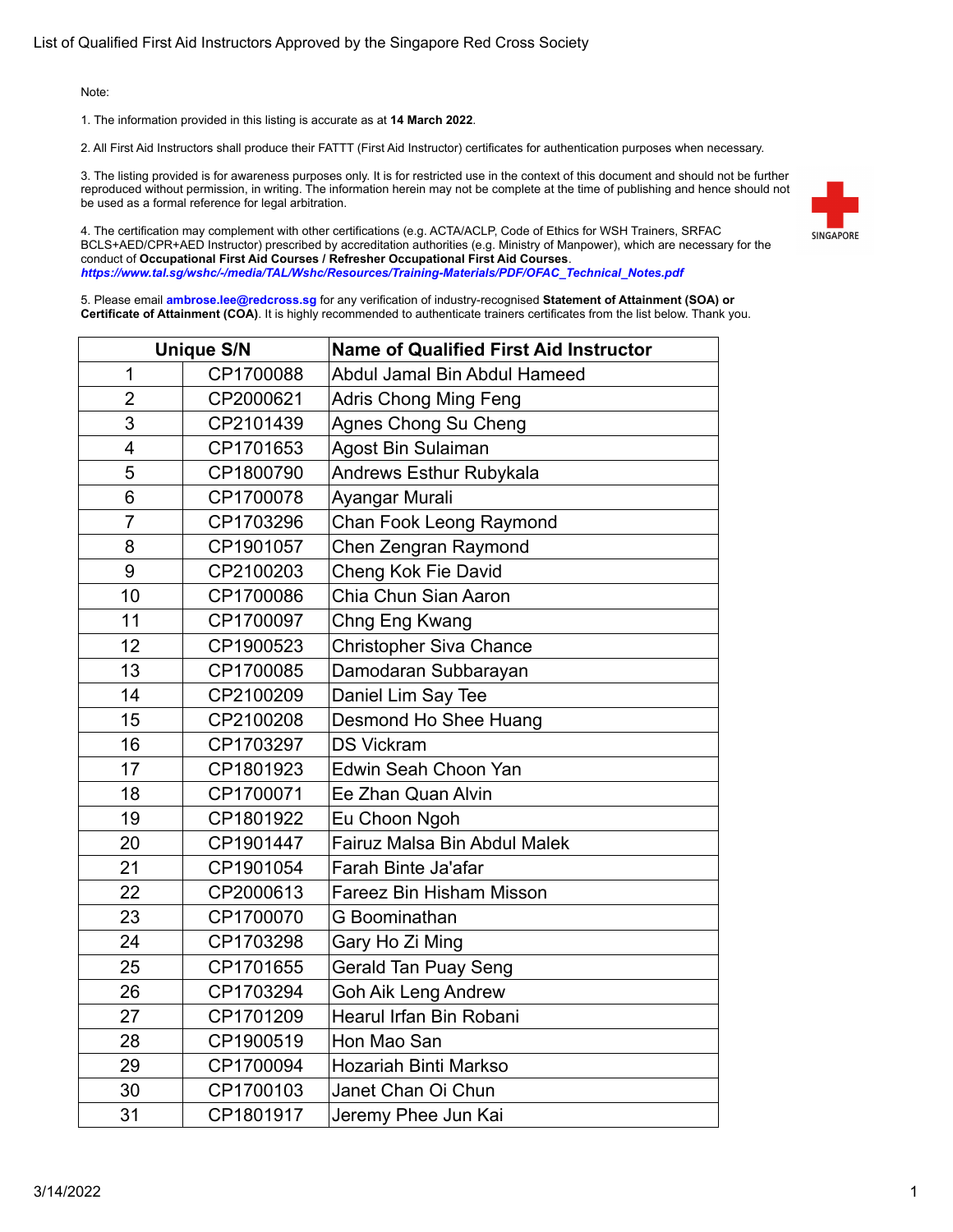1. The information provided in this listing is accurate as at **14 March 2022**.

2. All First Aid Instructors shall produce their FATTT (First Aid Instructor) certificates for authentication purposes when necessary.

3. The listing provided is for awareness purposes only. It is for restricted use in the context of this document and should not be further reproduced without permission, in writing. The information herein may not be complete at the time of publishing and hence should not be used as a formal reference for legal arbitration.



4. The certification may complement with other certifications (e.g. ACTA/ACLP, Code of Ethics for WSH Trainers, SRFAC BCLS+AED/CPR+AED Instructor) prescribed by accreditation authorities (e.g. Ministry of Manpower), which are necessary for the conduct of **Occupational First Aid Courses / Refresher Occupational First Aid Courses**. *https://www.tal.sg/wshc/-/media/TAL/Wshc/Resources/Training-Materials/PDF/OFAC\_Technical\_Notes.pdf*

|    | <b>Unique S/N</b> | <b>Name of Qualified First Aid Instructor</b> |
|----|-------------------|-----------------------------------------------|
| 32 | CP1700095         | Joseph Phang Chin Meng                        |
| 33 | CP1700096         | <b>Julie Khabir</b>                           |
| 34 | CP1700077         | Kalai Selvi d/o Ramakrishna                   |
| 35 | CP1700079         | Kalaichelvam Mariappan                        |
| 36 | CP1703300         | Kee Eng Tiam Tony                             |
| 37 | CP1701664         | Khoo Yin Jie                                  |
| 38 | CP1700092         | Koh Kok Weng                                  |
| 39 | CP1703299         | Koh Swee Xing Tracy                           |
| 40 | CP2100206         | Lai Teck Li                                   |
| 41 | CP1700090         | Lee Chew Hiong Annie                          |
| 42 | CP1900522         | Lee Kok Hon Philip                            |
| 43 | CP1800791         | Lee Lin Sheng Ambrose                         |
| 44 | CP1801919         | Lee Minghan Isaac                             |
| 45 | CP1701657         | Leong Richard                                 |
| 46 | CP1800792         | Leong Siu Hoong                               |
| 47 | CP2100207         | Lim Hock Soon                                 |
| 48 | CP1700069         | Lim Li Lian                                   |
| 49 | CP1700102         | Loi Tien Tau                                  |
| 50 | CP1703301         | Low Yu Ping                                   |
| 51 | CP2100201         | Md Kaiyum Miah                                |
| 52 | CP1701212         | Mah Wei Siang                                 |
| 53 | CP2000619         | Michael Masih s/o Jalal                       |
| 54 | CP2000616         | <b>Mohamad Anuar Bin Latiff</b>               |
| 55 | CP1700101         | Mohamed Hafeezuddin Bin Mohamed Hussain       |
| 56 | CP1700083         | <b>Mohamed Hussain Bin Ismail</b>             |
| 57 | CP2000615         | Mohammad Raja - Un-Rajib                      |
| 58 | CP1701210         | Mohammad Taufiq Bin Kasbolan                  |
| 59 | CP1700084         | Muhamad Firdaus Bin Wahid                     |
| 60 | CP1901052         | Muhammad Hafiz Bin Abdul Hamid                |
| 61 | CP1801924         | Muhammad Haikal Bin Ismail                    |
| 62 | CP1901449         | Muhammad Iqbal Azura Bin Jaffar               |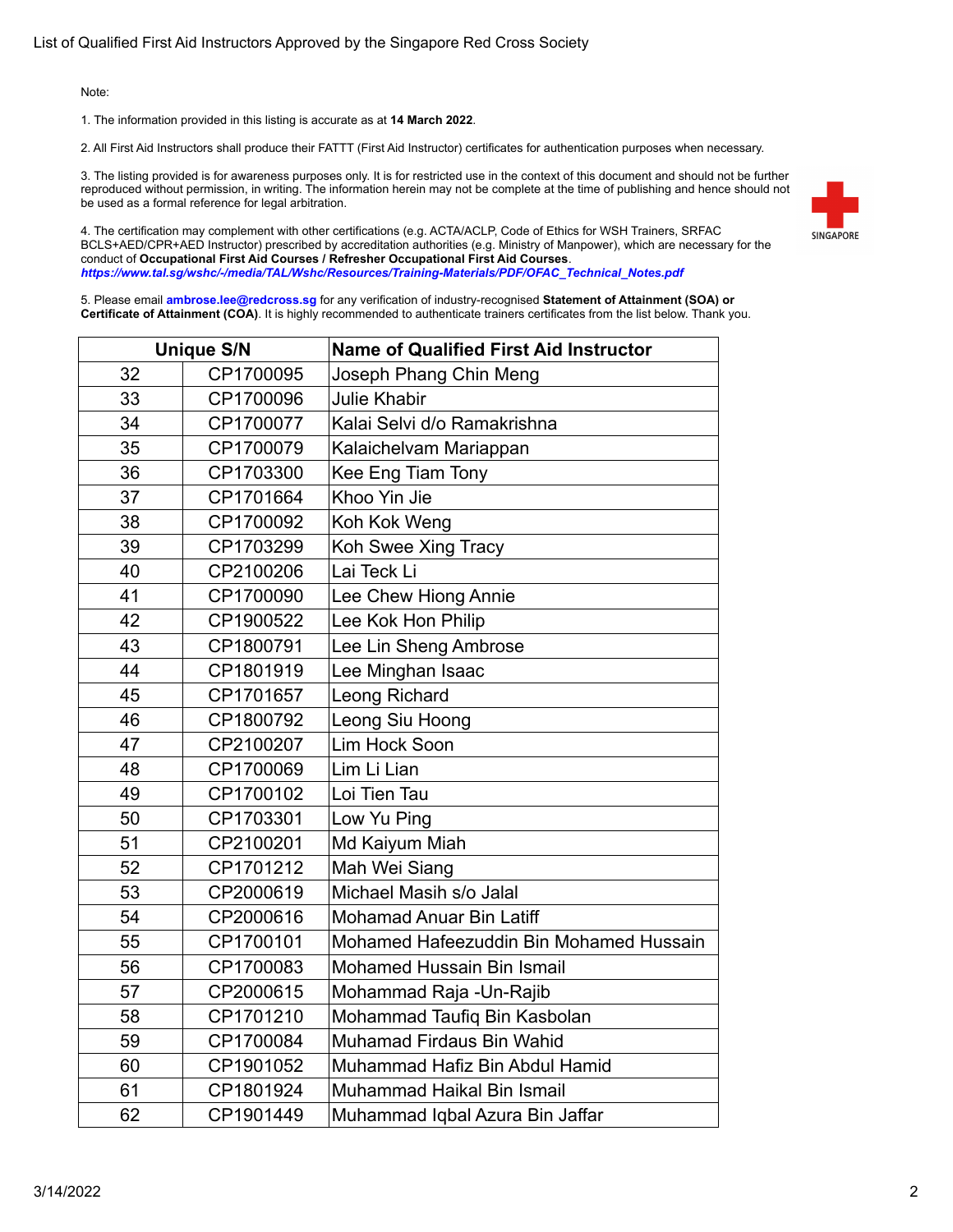1. The information provided in this listing is accurate as at **14 March 2022**.

2. All First Aid Instructors shall produce their FATTT (First Aid Instructor) certificates for authentication purposes when necessary.

3. The listing provided is for awareness purposes only. It is for restricted use in the context of this document and should not be further reproduced without permission, in writing. The information herein may not be complete at the time of publishing and hence should not be used as a formal reference for legal arbitration.



4. The certification may complement with other certifications (e.g. ACTA/ACLP, Code of Ethics for WSH Trainers, SRFAC BCLS+AED/CPR+AED Instructor) prescribed by accreditation authorities (e.g. Ministry of Manpower), which are necessary for the conduct of **Occupational First Aid Courses / Refresher Occupational First Aid Courses**. *https://www.tal.sg/wshc/-/media/TAL/Wshc/Resources/Training-Materials/PDF/OFAC\_Technical\_Notes.pdf*

| <b>Unique S/N</b> |           | <b>Name of Qualified First Aid Instructor</b> |
|-------------------|-----------|-----------------------------------------------|
| 63                | CP1901056 | Muhammad Nazrul 'Ifruz Bin Abdol Rahman       |
| 64                | CP1703302 | Muhammad Nur Fazly Bin Hashim                 |
| 65                | CP1701665 | Muhammad Sufirullah Bin Kamsani               |
| 66                | CP1701211 | Muhammad Syafiq Bin Abd Rahman                |
| 67                | CP1701213 | Navaneedhan Ravi Sankar                       |
| 68                | CP1701660 | Ng Kim Soon Philip                            |
| 69                | CP1700073 | Ngiam Bo Han                                  |
| 70                | CP1701658 | Nonis Jeremy Luke                             |
| 71                | CP2100210 | Oei Wei Phing Graeme Conrad                   |
| 72                | CP1701666 | Ong Boon Heng                                 |
| 73                | CP1801918 | Ong Choon Kiat Donovan                        |
| 74                | CP1703305 | Ong Sin Wee                                   |
| 75                | CP1800788 | Pebbles Tan                                   |
| 76                | CP1700076 | Peeters E/V Willems Johanna                   |
| 77                | CP2100204 | Phang Yen Fong Phyllis                        |
| 78                | CP1700074 | Poh Thiam Beng Anthony                        |
| 79                | CP1901055 | Raghesh Pillai                                |
| 80                | CP1701654 | Ramli Bin Mohamed Sood                        |
| 81                | CP1700089 | Raymund Loh Shing Ming                        |
| 82                | CP1700087 | Rose Toh Li Li                                |
| 83                | CP1701661 | Seah Mi Xuan Michelle                         |
| 84                | CP1701663 | Soon Teck Hock Philip                         |
| 85                | CP1901058 | Soon Zhi Yuan                                 |
| 86                | CP1703304 | Stephen George De Souza                       |
| 87                | CP1700072 | Syafawi Ho Koon Sai                           |
| 88                | CP1700081 | Tan Beng Hock Alex                            |
| 89                | CP1703295 | Tan Chee Khiang Steven                        |
| 90                | CP2100205 | Tan Chin Heng                                 |
| 91                | CP1700093 | Tan Chui Ting Jane                            |
| 92                | CP1900520 | Tan Lay Hwa Margaret                          |
| 93                | CP2000618 | Tan Yun Qin Spencer                           |